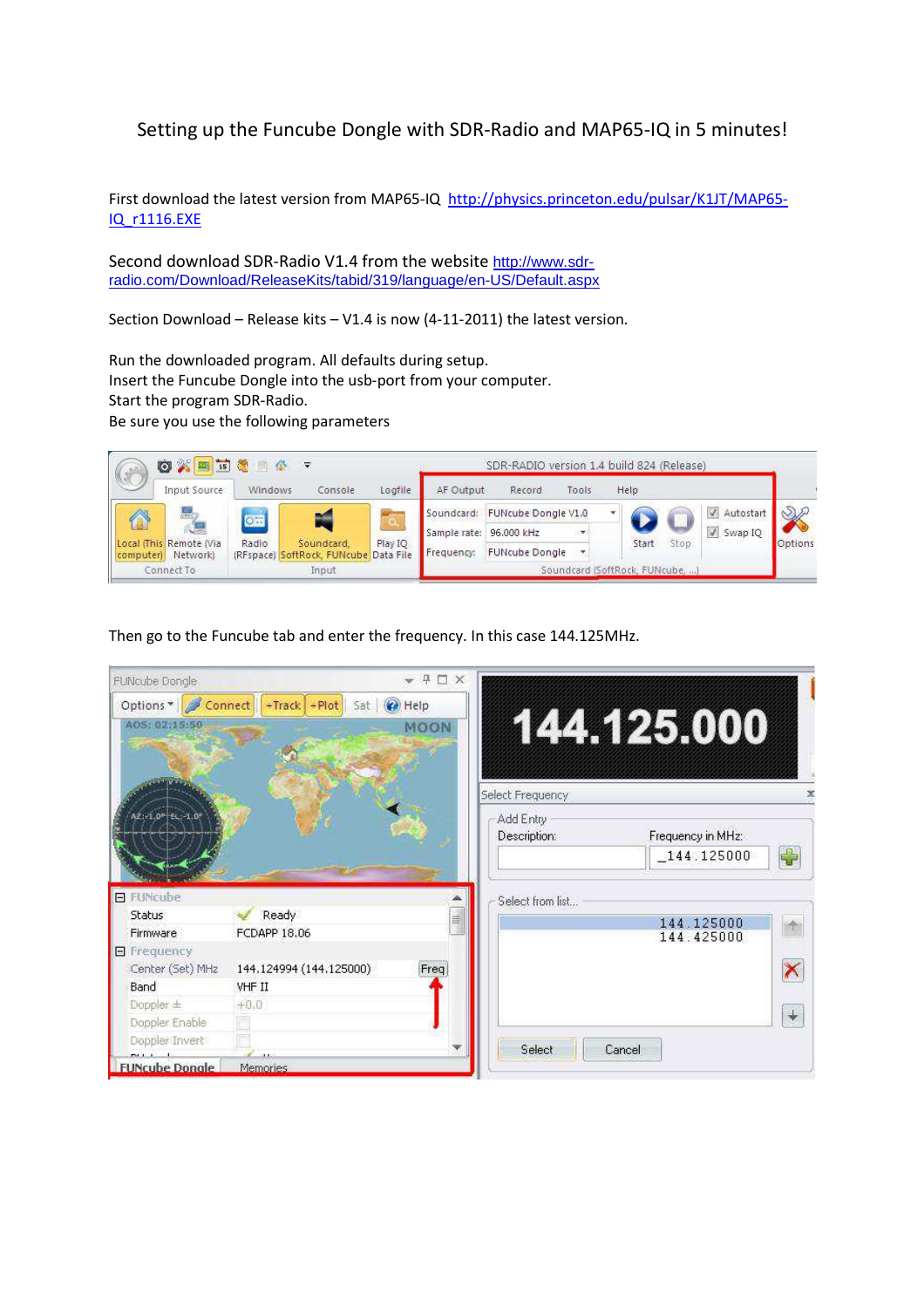You can adjust the frequency correction by changing the 'Correction' part in the Funcube Dongle tab. You can also adjust the LNA Gain to get around 0dB in MAP65IQ (see later in this document)

| PLL Lock              | <b>Yes</b>      |    |
|-----------------------|-----------------|----|
| Correction            | $-13.00$ ppm    |    |
| El Controls           |                 |    |
| Auto-Save             | J               | S. |
| <b>Bias Tee</b>       | V               |    |
| <b>LNA Gain</b>       | $+5,0$ dB       | ÷  |
| RF Filter             | 268MHz LPF      | ş  |
| Mixer Gain            | 12dB            | Y. |
| Mixer Filter          | 1.9MHz          |    |
| $   -$                | الخطائف         |    |
| <b>FUNcube Dongle</b> | <b>Memories</b> |    |

Next we need to check the MAP65-IQ settings from SDR-Radio. Go to the button in the 'Windows' tab from SDR-Radio.

| 0 1 2<br>$\overline{B}$<br><b>Input Source</b><br>Windows<br>Console                                                                            | Logfile<br>AF Output                                                       | Record                                     | SDR-RADIO version 1.4 build 824 (Release) :: Realtek HD Audio Input<br>Tools<br>Help |                                 |                                     | Pull Screen                                                                                    | $-0$<br>$\Sigma$<br>RFSPACE                        |
|-------------------------------------------------------------------------------------------------------------------------------------------------|----------------------------------------------------------------------------|--------------------------------------------|--------------------------------------------------------------------------------------|---------------------------------|-------------------------------------|------------------------------------------------------------------------------------------------|----------------------------------------------------|
| 15 Calendar<br>$\mathbb{Z}^3$<br><sup>1</sup> IQ Data File Analysis<br>Console Logfile<br>Image<br><b>Int News Feed</b><br>Viewer<br>Main Views | 冷<br>$\frac{1}{9}$<br>Audio<br>Graphic<br>鉴<br>Spectrum Equaliser<br>Audio | Options<br>Data<br>Decoder<br>Demodulation | Broadcast FUNcube<br>Stations Dongle<br>Frequency + Tuning                           | Current History<br>Signal Level | Solar<br>Map<br>Data<br>Propagation | <b>OH</b><br>$\frac{1}{2}$<br>$\overline{a}$<br>External Antenna<br>Switch<br>Radio<br>Various | X<br>Program<br>Options                            |
| FUNcube Donale<br>$+$ Track $+$ Plot<br>Sat<br>Options *<br>Connect                                                                             | $-4\pi \times$<br><b>O</b> Help<br><b>MOON</b>                             | <b>ZZKPLXMM</b>                            |                                                                                      | 18                              | 3.5<br>10<br>21                     | MAP65-IQ Support<br>Send IO data to MAP-65                                                     | 1,3,5<br><b>Thinhin</b><br>Thinhin<br>$\mathbf{v}$ |

Now go to the MAP65-IQ tab (see picture) and check the settings.

| <b>OX 35</b>                                                                                                                                                                                     |                                                                                                                                                                                            | SDR-RADIO version 1.4 build 824 (Release) :: Realtek HD Audio Input                                                                          | $\omega$                     |  |
|--------------------------------------------------------------------------------------------------------------------------------------------------------------------------------------------------|--------------------------------------------------------------------------------------------------------------------------------------------------------------------------------------------|----------------------------------------------------------------------------------------------------------------------------------------------|------------------------------|--|
| Input Source<br>Windows<br>Console<br>is Calendar<br>⅍<br><sup>1</sup> IQ Data File Analysis<br>Audio<br>Console Logfile<br>Image<br><b>NY News Feed</b><br>Viewer<br><b>To start forwarding</b> | Logfile<br>AF Output<br>Record<br>ଋ<br>Graphic<br>Options<br>Spectrum Equaliser<br>Demodulation<br>Audio                                                                                   | Help<br>Tools<br>Н<br>Current History<br>Data<br>Broadcast FUNcube<br>L.<br>Stations Dongle<br>Decoder<br>Frequency + Tuning<br>Signal Level | Map<br>Sc<br>D;<br>Propagati |  |
| Support<br>MAP6<br>MAP65-IQ - Gain * VFO *<br>$\circledcirc$<br>Options                                                                                                                          | <b>ロワン</b><br>Program Options                                                                                                                                                              |                                                                                                                                              |                              |  |
| VFO freq:<br>144.125.000 (VFO A)<br>95.238 kHz<br>Bandwidth:<br>127.0.0.1:50024<br>Address:<br>Packets:<br>$\mathbf{0}$<br>Signal:                                                               | Appearance<br>Console<br>Defaults<br>Scope + Waterfall                                                                                                                                     | MAP65-10<br>Map65<br><b>Address</b><br>127.0.0.1<br>50024<br>Port<br>Bandwidth<br>95238.095                                                  |                              |  |
| Status:<br><b>Contrast:</b><br>$\sim$<br><b>ANGELER</b><br>60 <sub>k</sub><br>20k<br>80 <sub>k</sub><br>40 <sub>k</sub>                                                                          | <b>Account Profiles</b><br>Antenna Switch<br>Data Decoder<br><b>External Radios</b><br>Filters<br>IQ Data Files<br>Maps<br>Memories.<br><b>MIDI Devices</b><br>My Information<br>Navigator | <b>Check settings</b>                                                                                                                        |                              |  |
| FUNcube Dongle<br>MAP65-IQ Support<br>Memories<br><b>****************</b><br><b>WARRANT WAR</b>                                                                                                  | Recording<br>RFspace                                                                                                                                                                       |                                                                                                                                              |                              |  |

When the parameters are correct, hit the button on the left to start forwarding data to MAP65-IQ.